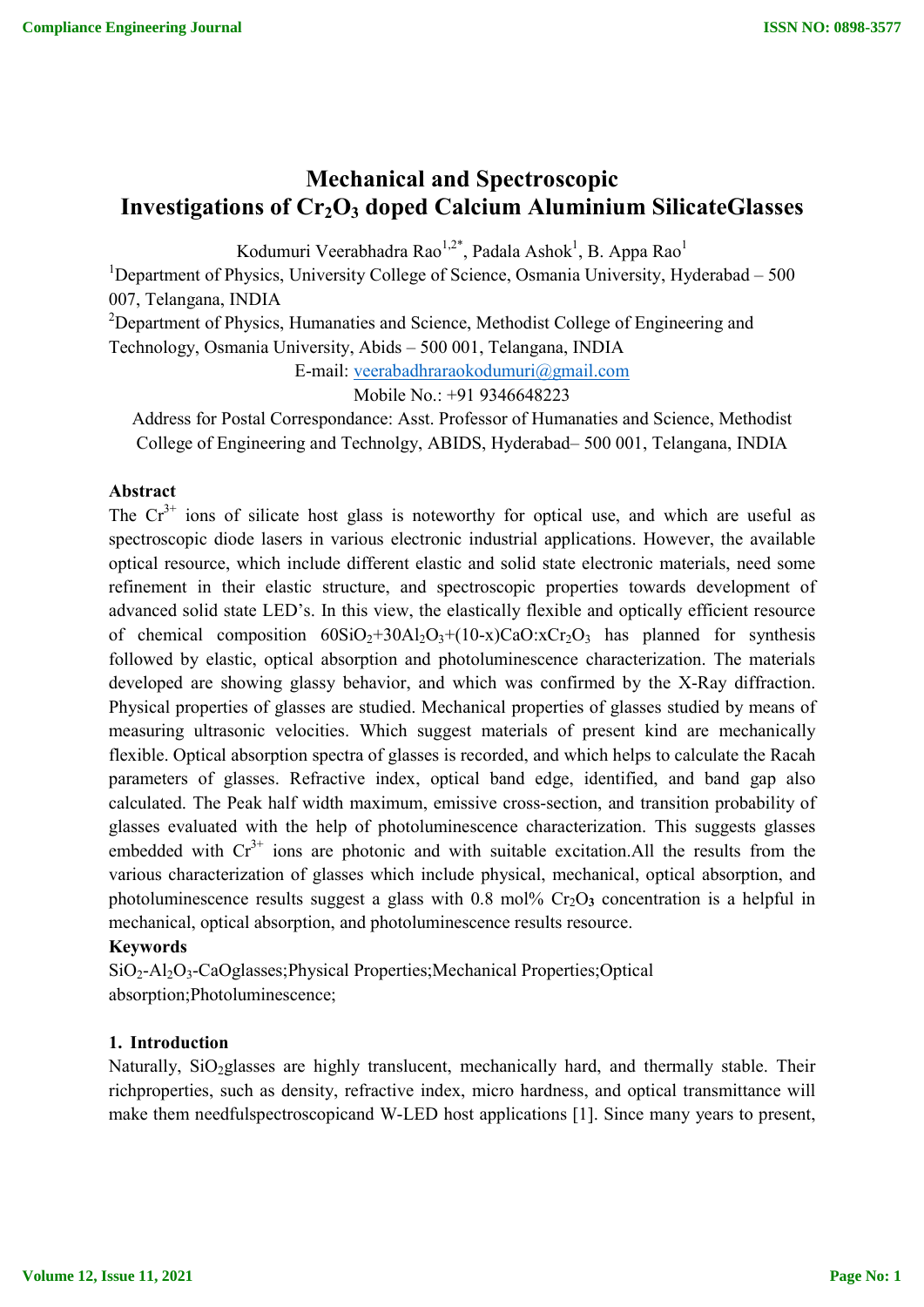there have been wide-rangingresearch on a glasses with  $SiO<sub>2</sub>$  chemical constitutes due to their rich physical, mechanical and spectroscopic results [2]. The aluminium oxide is not a conventional glass former, but add-on  $Al_2O_3$  to the glasses with SiO<sub>2</sub>improves their elastic nature, thermal stability, non-corrosion properties [3]. And also increase of  $Al_2O_3$  in the SiO<sub>2</sub> glass host lead to more microhardness and thermal stability.  $SiO<sub>2</sub>$  embedded with Al<sub>2</sub>O<sub>3</sub> glasses have a high order of optically stimulated luminescence, which will useful invarious photoluminescence applications [4]. The addition of CaO to the pure silicate host enhances the refractive index, reduces the glass discussion, and improves glass resource optically inert. Calcium silicate glass materials embedded with transition metal oxides are the most favourable candidates in the current semiconducting sectors and finds plentiful usage in the area of physical, mechanical, and spectroscopic applications [5]. Al<sub>2</sub>O<sub>3</sub>also influence  $Si<sup>4+</sup> ions$  in the lattice to change the strength, chemical endurance, mechanical and spectroscopic properties to a considerable extent of the overall glass network [6]. The CaO in silicate glass host stimulates  $Cr^{3+}$  ions for better optical output. The metal oxide  $Cr_2O_3$  is a good nucleation agent, which involves divalent oxidation states in silica glass matrix to enhance physical, mechanical and spectroscopic properties [7]. Usually,  $Cr^{3+}$  ions have a substantial effect on the glass lattice, further which lead to advances in physical, mechanical, optical absorption, and photoluminescenceproperties of glass materials [8]. The glass with silicon dioxide chemical constitutes enclosing mixed valence states of  $Cr^{3+}$  ions are of recent interest as a thermoluminescent and cathode resource in rechargeable batteries as of their abnormal energy density, capacitance<sup>[9]</sup>. Subsequently, in the existing work,  $Cr_2O_3$  doped aluminium silicate materials were synthesized and report for their suitability regarding elastic and spectroscopic behaviour [10]. Potential functions such as physical, mechanical, optical absorption and photoluminescence, etc., are achievable by improving tremendously advantageous solid-state luminescent glass resource that have captivated extensive attention. Because of this, the current research aimed to prepare solid-state glass materials of chemical composition  $60SiO<sub>2</sub>+30Al<sub>2</sub>O<sub>3</sub>+(10-x)CaO:xCr<sub>2</sub>O<sub>3</sub> and to study the Cr<sup>3+</sup> ionic influence on elastic, and$ spectroscopicbehaviour of calcium alumina silicateglasses.

### **2. Experimental Methods**

The oxides in mol% of  $60SiO_2+30Al_2O_3+(10-x)CaO:xCr_2O_3$  are selected for glass preparation, and in which 'x' changes from 0 to 1 mol% with a step size of 0.2 mol%.Detailed chemical composition of the present series of glass tests are given as follows

| Cr0.0 $60SiO_2 + 30Al_2O_3 + 10.0 CaO : 0.0 Cr_2O_3$                        |
|-----------------------------------------------------------------------------|
| Cr0.2 $60SiO_2 + 30Al_2O_3 + 09.8 CaO : 0.2 Cr_2O_3$                        |
| Cr0.4 $60SiO_2 + 30Al_2O_3 + 09.6 CaO$ : 0.4 Cr <sub>2</sub> O <sub>3</sub> |
| Cr0.6 $60SiO_2 + 30Al_2O_3 + 09.4 CaO : 0.6 Cr_2O_3$                        |
| Cr0.8 $60SiO_2 + 30Al_2O_3 + 09.2 CaO : 0.8 Cr_2O_3$                        |
| Cr1.0 $60SiO_2 + 30Al_2O_3 + 09.0 CaO$ : 1.0 Cr <sub>2</sub> O <sub>3</sub> |

The AR grade 99% pure Ca, Al, Si, O and Cr oxide powder chemicals in appropriate ratios are grinded in an agate mortar for synthesis by the melt quenching technique. Finely mixed powders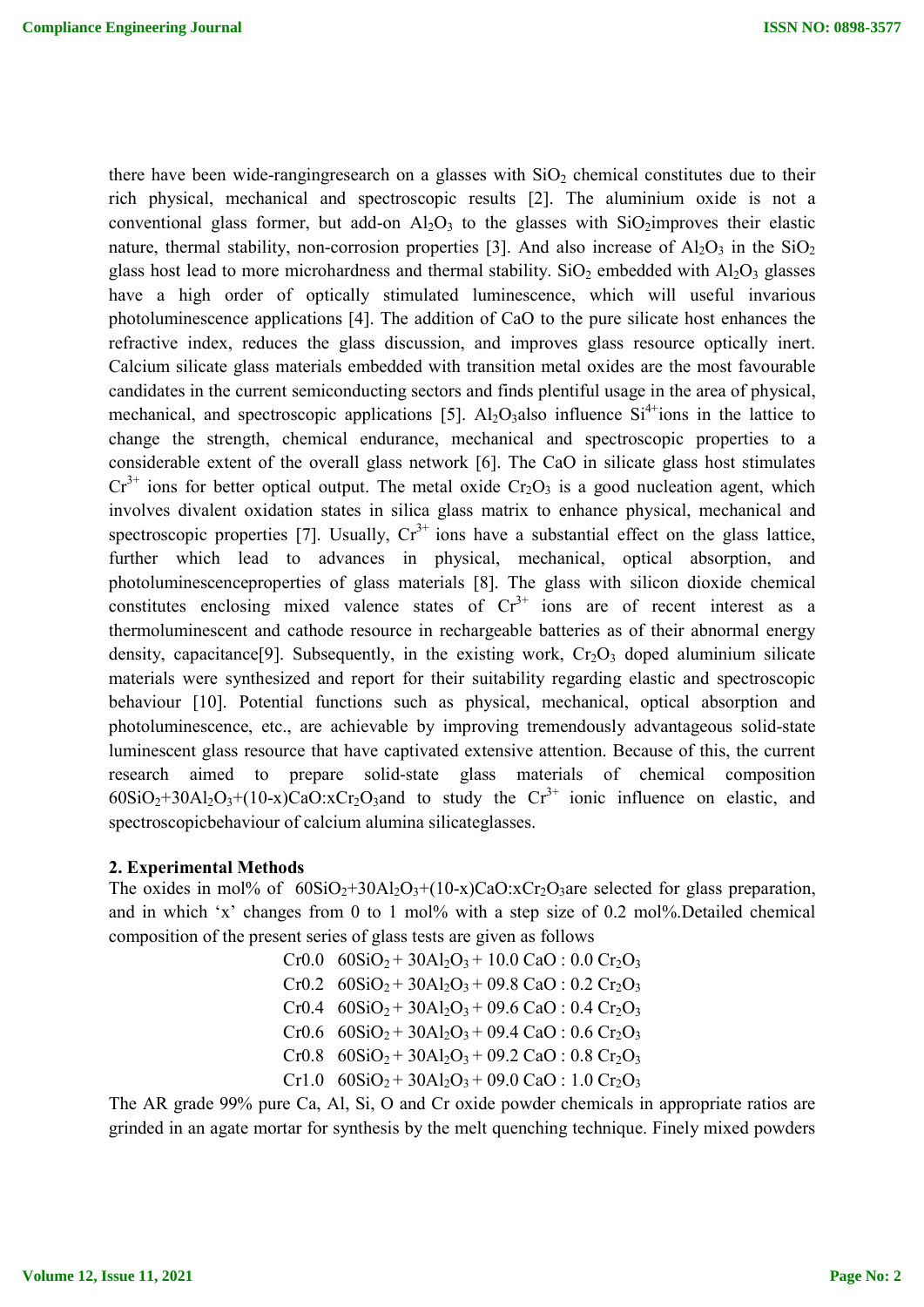of chemicals are taken in a crucible of volume 25ml, for melting with the help of programmed furnace. And melting temperature identified around at  $1475-1490$  °C. The bubble-free final transparent melt was discharged on brass cast for glass formation. Thereafter, the muffle furnace was used for annealing. This was done at 475  $^{\circ}$ C for 12 hours. The samples developed are dimensionally arranged and well refined for various characterisations such as structure, thermoluminescence, and electrical studies. Dimensionally arranged glass samples were used for various characterizations. Scale tech weighing balance is used to record mass of the samples. Mass of the glasses recorded with the help of Scale Tech digital weighing balance with a precision of  $10^{-4}$  gm/cm<sup>3</sup>. Archimedes' principle was used to calculate the density values employing known weights of the glasses. Shimadzu XRD-7000 is used record X-ray diffraction patterns of the samples. Hitachi S 3700N is used to record the chemical analysis of the samples. Ultrasonic velocities, which will be helpful to evaluate all elastic measurements of glasses, are recorded with the help of a WT 311 D flaw detector with a precision of  $\pm$  10 m/s. Optical absorption spectra of glasses recorded with the help of V 670 Model, UV VIS NIR Spectrometer with a precision of 0.1 nm. Photoluminescence spectra of glasses recorded with the help of JASCO FP 6300 Spectrometer. MS Office 2007, Origin 8.5, MAT Lab 2.3, and Chem Draw Ultra 12.0 software used to analyse the results.

### **3. Results, and Discussion**

#### **3.1 Physical Properties**

The physical properties of  $60SiO_2+30Al_2O_3+(10-x)CaO+(x)Cr_2O_3$  glasses are reported. The reported glass  $0.8$  mol% Cr<sub>2</sub>O<sub>3</sub> concentration being best among all the values of various physical quantities of all series of glasses. All the results concerning the physical properties of the glasses provide facts regarding the covalent structure of glasses. Archimedes' equity was employed to estimate mass of the samples, and **t**he following equations [11] are used to evaluate the physical properties of glasses.

Density of a glass  $(D) = \{(S_a)/(S_a - S_b)\}\times D_{oxv}$ Where,  $S_a$  - weight of a glass measured in air;  $S_b$  - weight of glass measured in liquid ortho xylene;  $D_{\text{ox}v}$  - density of ortho xylene. The following equations [12,13] are used to evaluate all the physical properties of glasses. Molar volume  $(V_m) = M/D$ ; Ion concentration  $(N_i) = N_A C(\rho)/M_w$ Ionic radius  $(R_i) = 1/(N_i)^{1/3}$ Polaron Radius  $(R_p) = 1/2 \{ \pi/(6 N_i) \}^{1/3}$ Field Strength  $(F_i) = (Z/R_p^2)$ Electronegativity ( $\chi_{th}$ )=  $\sum_{k} A^{k}B^{k}$ Optical basicity  $(\Lambda_{th}) = (75)/(\chi_{th} - 1.35)$ Oxygen packing density (OPD) =  $[(1000 \cdot C \cdot D)/(V_m)]$ ; Where,  $M_w$  - weight of a glass measured in air; Z - atomic number;  $A<sup>k</sup>$  - concentration of oxide compounds;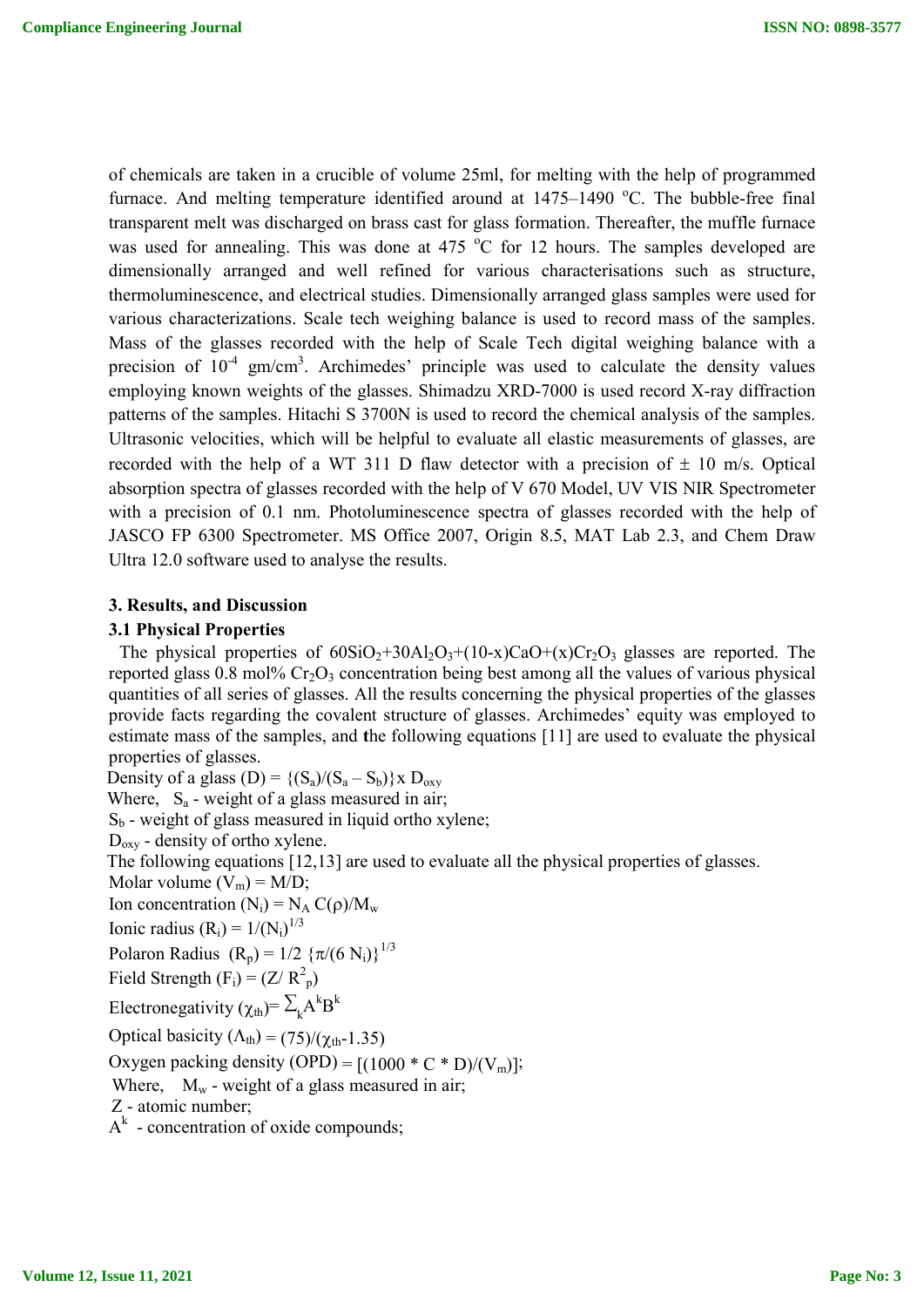$B<sup>k</sup>$  - Pauling electronegativity of oxide compounds;

 The observed average molecular weight increases and the density (ρ) decreases for the prepared glasses with increasing concentration of  $Cr_2O_3$ . The calculated ionic concentration  $(N_i)$ , field strength  $(F_i)$  and molar volume  $(V_m)$  increase with increasing concentration of  $Cr_2O_3$ , whereas the corresponding ionic radius  $(r<sub>i</sub>)$  and the polaron radius  $(r<sub>p</sub>)$  decreases. The electronegativity  $(\chi_{th})$  of the prepared glasses calculated by using Pauling scale were found to decrease, whereas the observed theoretical optical basicity  $(\Lambda_{th})$  increases. The calculated refractive index (μ), Polarizability (α) and molar refraction  $(R_m)$  decreases. The decrease in density of glasses is an indication of decreasing structural compactness or rigidity with the increase in the concentration of  $Cr_2O_3$  due to the depolymerisation of glass samples.

| <b>Glass</b>                                                  | Cr <sub>0</sub> | Cr <sub>2</sub> | Cr <sub>4</sub> | Cr <sub>6</sub> | Cr <sub>8</sub> | $Cr_{10}$ |
|---------------------------------------------------------------|-----------------|-----------------|-----------------|-----------------|-----------------|-----------|
| Density $(gm/cm3)$                                            | 2.789           | 2.887           | 2.934           | 2.995           | 3.11            | 3.045     |
| Ionic concentration $(x10^{20})$                              | .               | 5.711           | 11.574          | 17.669          | 24.391          | 29.762    |
| Ionic radius $(\AA)$                                          | .               | 12.053          | 9.5244          | 8.2717          | 7.4289          | 6.952     |
| Polaron radius $(A)$                                          | $\cdots$        | 4.8564          | 3.8377          | 3.3329          | 2.9933          | 2.8012    |
| Molar volume (x $10^{14}$ cm <sup>3</sup> mol <sup>-1</sup> ) | .               | 4.24            | 6.79            | 9.0023          | 11.161          | 12.744    |
| Field strength (x $10^{14}$ cm <sup>-2</sup> )                | 22.76           | 22.06           | 21.77           | 21.39           | 20.66           | 21.16     |
| Oxygen Packing Density                                        | 84.836          | 85.488          | 86.139          | 86.598          | 87.439          | 88.088    |
| Electronegativity                                             | 9.900           | 9.899           | 9.898           | 9.897           | 9.896           | 9.891     |
| <b>Optical Basicity</b>                                       | 8.7719          | 8.7729          | 8.7739          | 8.7750          | 8.7760          | 8.7755    |
| Refractive index                                              | 1.635           | 1.675           | 1.681           | 1.692           | 1.733           | 1.715     |

Table 1. Physical properties of  $60SiO<sub>2</sub>+30Al<sub>2</sub>O<sub>3</sub>+(10-x)CaO+(x)Cr<sub>2</sub>O<sub>3</sub> glasses.$ 

Table 1 reports the summary on physical properties of the glasses. The observed changes in density and molar volume of glasses were explained by understanding the structural changes that happened in the environment of different structural units of polyhedral of silicate, and aluminium cations due to calcium and chromium ions. The decrease in density of glasses is an indication of decreasing structural compactness or rigidity with the increase in the concentration of  $Cr_2O_3$  due to the depolymerisation of glass samples. The magnitude of optical basicity indicates the ionic or covalent nature of glass, because of accumulated basicity suggests diminishing covalence. Accumulation of  $Cr_2O_3$  interchanges the CaO, which affects in diminishing of magnitude of NBO's, the existing cage average charge around  $Cr<sup>3+</sup>$  rises, relative molar volume increases, the Cr–O detachment increases up to 0.8 mol% afterwards decreases. The intensification of the manganese ions generally exists in  $Cr^{3+}$  states, occupy network forming positions with  $CrO_4$ structural entities rise the rigidity of the glasses.Fig.1 reports the X-ray diffraction recording of one of the glasses with 0.8 mol%  $Cr_2O_3$  concentration. The analysis suggests glassy behaviour of the sample. In same view, the results of the other glasses also observed.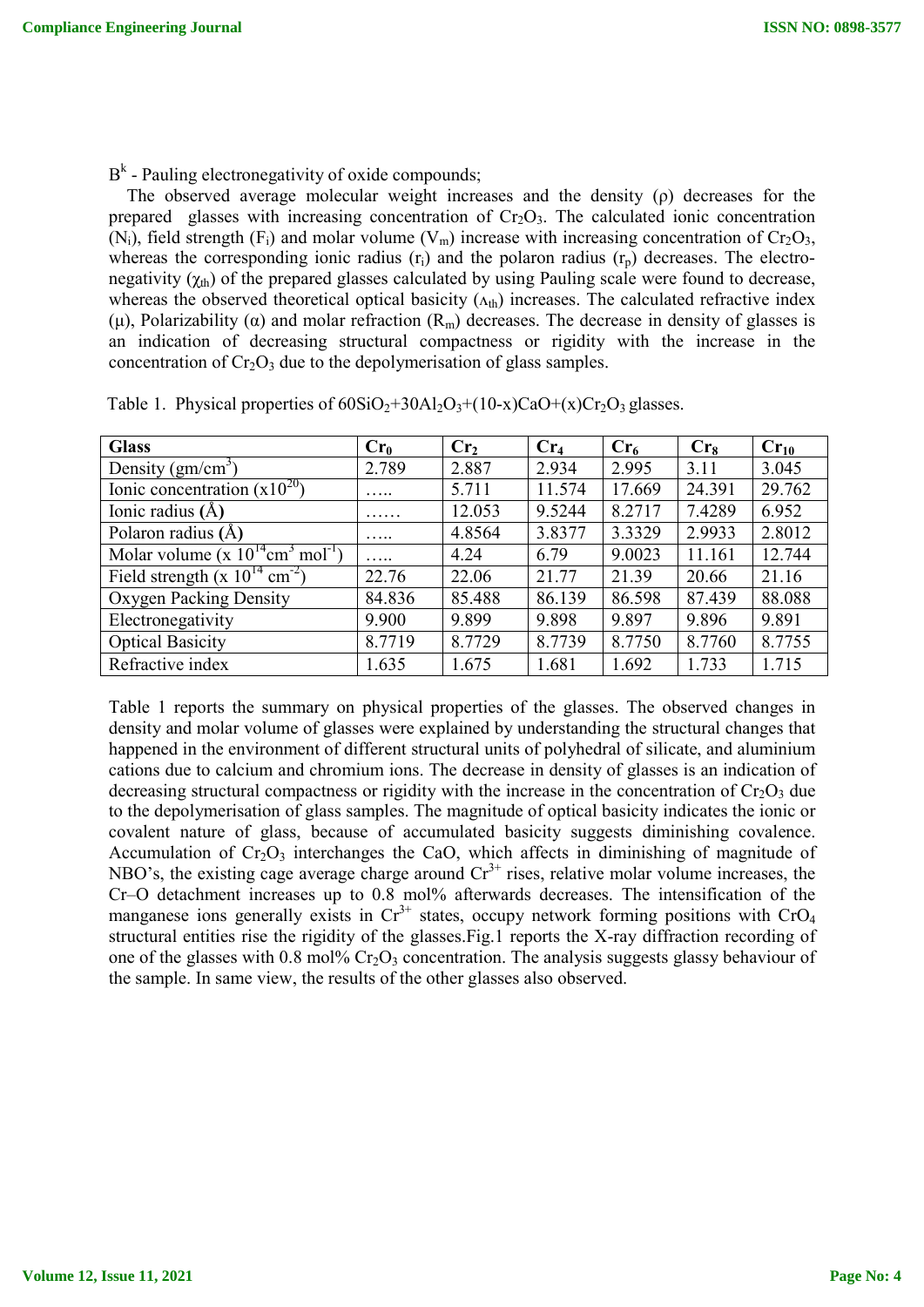

Fig. 1 X-Ray diffraction pattern of sample of glass with 0.8 mol%  $Cr_2O_3$ the figure represent  $60SiO_2+30Al_2O_3+(10-x)CaO+(x)Cr_2O_3$  series of glasses. Where 'x' varies  $0$  to 1 mol% with a step size of  $0.2$  mol%. The diffraction angles are taken up to an accuracy of  $\pm 0.1^{\circ}$ . lines drawn back ground of image only for better view of eye guiding. e diffraction angles are taken up to<br>image only for better view of eye<br>ral elastic constraints of the glass<br> $O+(x)Cr_2O_3$  glassesare carried. The

#### **3.2 Mechanical Properties**

The succeeding equivalences are utilised to calculate several elastic constraints of the glass samples.Elastic behaviour, of the  $60SiO_2+30Al_2O_3+(10-x)CaO+(x)Cr_2O_3$  glasses poison ratio, elastic (young, bulk, and shear) modulus, and micro-hardness of glasses are estimated. Up to 0.8 mol%  $Cr_2O_3$ concentration the density, micro-hardness and elastic (young, poison ratio, elastic (young, bulk, and shear) modulus, and micro-hardness of glasses are estimated. Up to 0.8 mol% Cr<sub>2</sub>O<sub>3</sub>concentration the density, micro-hardness and elastic (young, bulk, and shear) modulus of the gla and 3 reports the variations in elastic parameters with increasing concentration of  $Cr_2O_3$  All these elastic properties of glasses evaluated by using following equations [14,15] [14,15]. Cr<sub>2</sub>O<sub>3</sub> concentration. Inset of<br>series of glasses. Where 'x'<br>action angles are taken up to<br>only for better view of eye<br>stic constraints of the glass<br>stic constraints of the glass<br> $Cr_2O_3$  glassesare carried. The<br>cro-har **EXECUTE:**<br> **EXECUTE:**<br> **EXECUTE:**<br> **EXECUTE:**<br> **EXECUTE:**<br> **EXECUTE:**<br> **EXECUTE:**<br> **EXECUTE:**<br> **EXECUTE:**<br> **EXECUTE:**<br> **EXECUTE:**<br> **EXECUTE:**<br> **EXECUTE:**<br> **EXECUTE:**<br> **EXECUTE:**<br> **EXECUTE:**<br> **EXECUTE:**<br> **EXECUTE:**<br> **EXEC** 

Longitudinal elastic coefficient  $(L) = D(Z_x)^2$ ,

Shear modulus (B) =  $D(Z_y)^2$ ,

Bulk modulus  $(C) = L-(4/3B)$ ,

Young's modulus  $(A) = 2(1 + P)B$ ,

Bulk modulus (C) = L–(4/3B),<br>Young's modulus (A) = 2(1 + P)B,<br>Poisson's ratio (P) = ½[(L– 2B)/(L–B)]

Micro hardness  $(Q) = (A/6)[(1-2P)/(1+P)]$ 

Where,  $S_1$ – longitudinal velocity, and  $S_2$ – shear velocity. The evaluated all the information with Where,  $S_1$ – longitudinal velocity, and  $S_2$ – shear velocity. The evaluated all the information with regard to mechanical properties of the  $60SiO_2+30Al_2O_3+(10-x)CaO+(x)Cr_2O_3$  glasses presented in table number 02. Naturally, the glasses are extreme elastic behavior under any attentive glass formation. And the numerous elastic modulus of glass materials is an interdependent allocation of intermolecular control.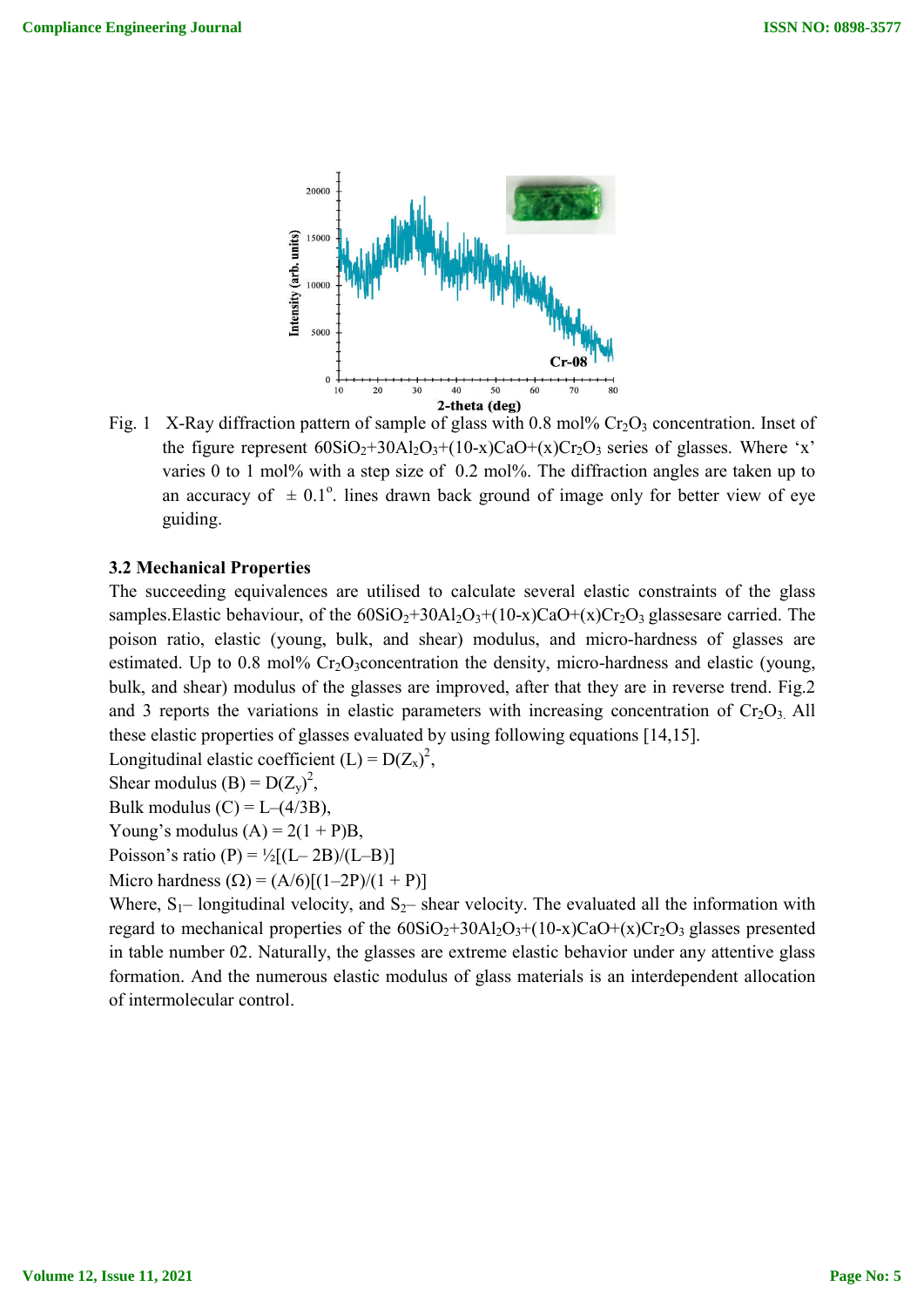

Fig. 2 Elastic properties: variation in (a) ultrasonic longitudinal velocity, (b) ultrasonic transverse velocity, (c) Poison ratio, and (d) micro hardnesswith  $Cr_2O_3$  concentration  $60SiO<sub>2</sub>+30Al<sub>2</sub>O<sub>3</sub>+(10-x)CaO+(x)Cr<sub>2</sub>O<sub>3</sub>$  series of glass materials where 'x' varies 0 to 1 mol% with a step size of 0.2 mol%.

In some glass (or) glass-ceramic materials, the elastic module improves through a predictable In some glass (or) glass-ceramic materials, the elastic module improves through a predictable degree of molecular density. Replacement of  $Ca^{2+}$  ions by divalent  $Cr^{3+}$  ions within materials causes higher orders of variations in elastic modulus (bulk, shear, and young's).

| <b>Glass</b>                      | Cr <sub>0</sub> | Cr <sub>2</sub> | Cr <sub>4</sub> | Cr <sub>6</sub> | Cr <sub>8</sub> | $Cr_{10}$ |
|-----------------------------------|-----------------|-----------------|-----------------|-----------------|-----------------|-----------|
| Longitudinal velocity $(Z_x)$ m/s | 3667            | 3678            | 3688            | 3691            | 3723            | 3699      |
| Transverse velocity $(Z_v)$ m/s   | 2308            | 2317            | 2336            | 2349            | 2379            | 2352      |
| Young's modulus (GPa)             | 27.20           | 33.58           | 34.10           | 34.53           | 35.50           | 34.08     |
| Shear modulus (GPa)               | 11.60           | 14.33           | 14.63           | 14.89           | 15.37           | 14.68     |
| Bulk modulus (GPa)                | 29.30           | 36.13           | 36.47           | 36.76           | 37.64           | 36.31     |
| Poison Ratio (GPa)                | 0.171           | 0.171           | 0.164           | 0.159           | 0.1549          | 0.1606    |
| Micro-hardness (GPa)              | 2.53            | 3.14            | 3.26            | 3.37            | 3.53            | 3.32      |

Table 2. Mechanical properties of  $60SiO_2 + 30Al_2O_3 + (10-x)CaO + (x)Cr_2O_3$  glasses.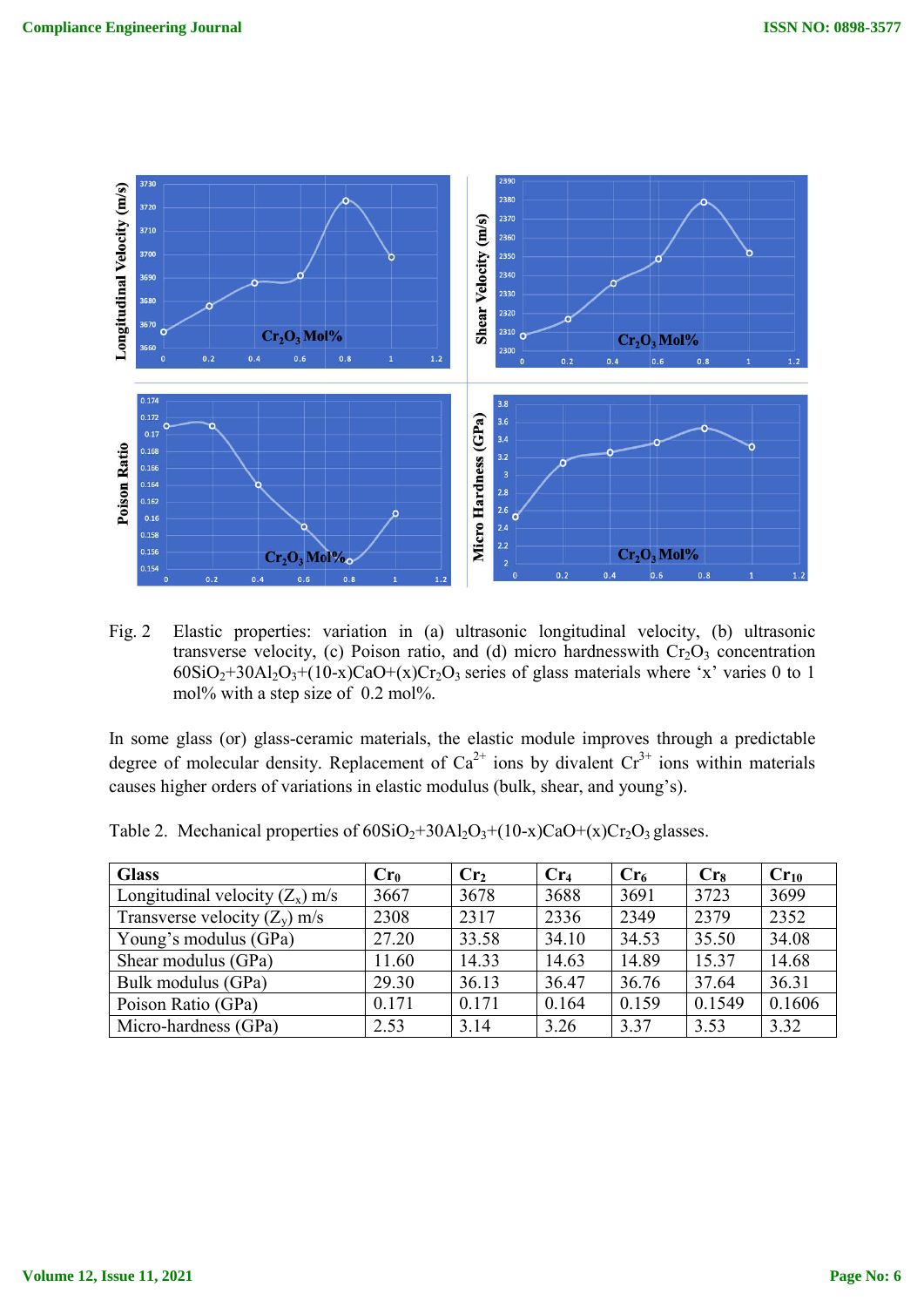

Fig. 3 Elastic properties: variation in (a) Young's modulus, (b) shear modulus, and (c) bulk modulus with  $Cr_2O_3$  concentration  $60SiO_2+30Al_2O_3+(10-x)CaO+(x)Cr_2O_3$  series of glass materials, where 'x' varies  $0$  to 1 mol% with a step size of 0.2 mol%.

Further, which leads to a high degree of covalent bonding within a glass of 0.8 mol%  $Cr_2O_3$ concentration, increased atomic density, and variations in interstitial defects could be another reason for increasing the bulk, shear, and young's module [16]. The Microhardness of present glasses prescribes additional information about covalently interlinked structure. ristitial defects could be another<br>The Microhardness of present<br>aked structure.<br>OBE of glasses found at  $\sim$  285.7

# **3.3 Spectroscopic Properties**

### **3.3.1 Optical Absorption**

Fig. 4 reports the optical absorption of current glasses. And the OBE of glasses found at  $\sim$  285.7 nm. Glass code with  $0.8 \text{ mol}$ %  $Cr_2O_3$ concentration observed to be highest among all the values of the present series of materials. Analysis reveal Cr<sub>2</sub>O<sub>3</sub> absorption bands such as transitions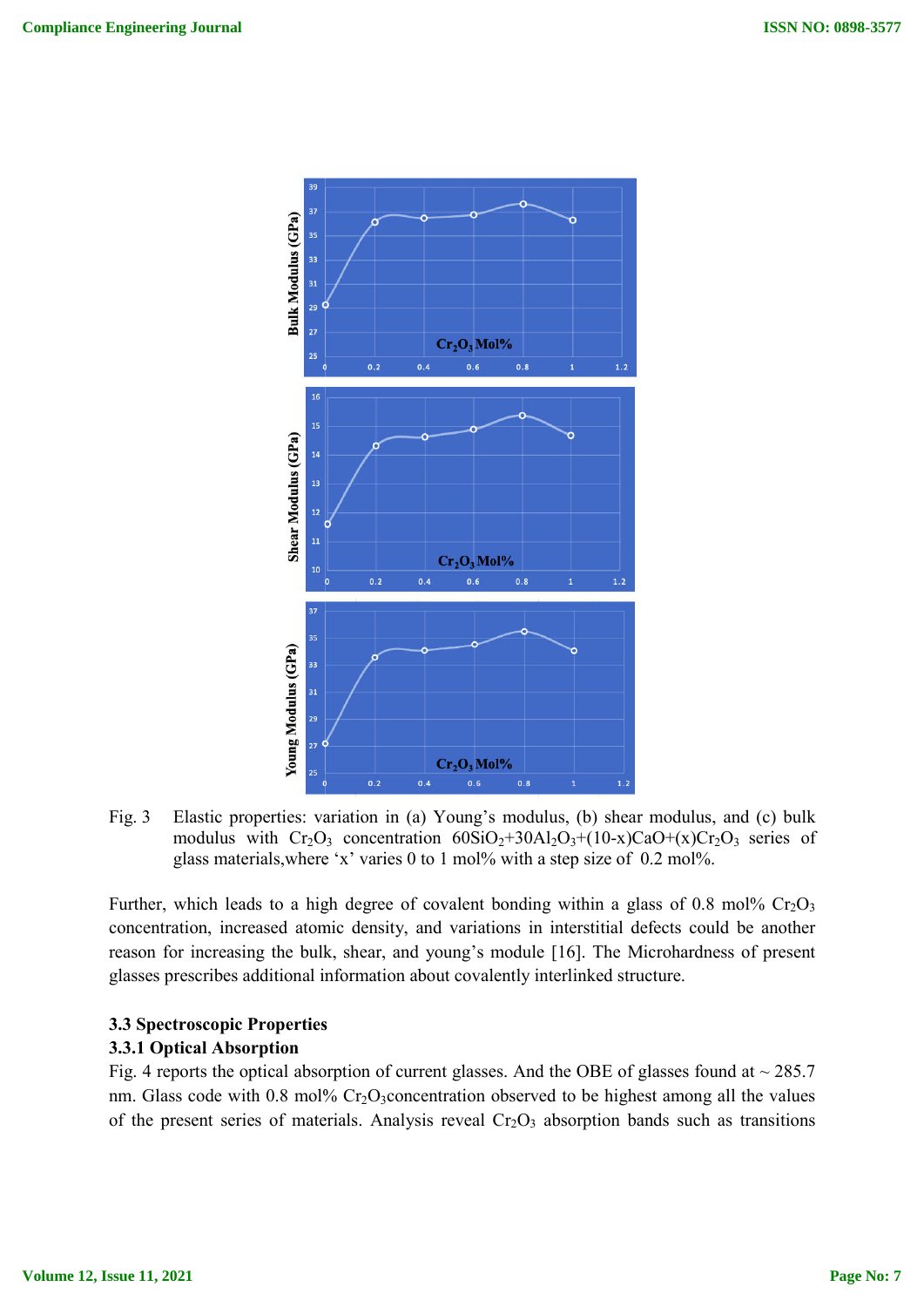${}^{4}A_{2g}(F) \rightarrow {}^{4}T_{1g}(F)$ ,  ${}^{4}A_{2g}(F) \rightarrow {}^{4}T_{2g}(F)$ ,  ${}^{4}A_{2g}(F) \rightarrow {}^{2}F_{g}$  and  ${}^{4}A_{2g}(F) \rightarrow {}^{2}T_{1g}(G)$  around at 456–466 nm, 618–629 nm, 667–675 nm and 695–703nm wavelength range [17-20]]. Fig.5 reports Tauc plots of glasses, which will help to find band gap's values of glasses. In this view, the glass with 0.8 mol%  $Cr_2O_3$ concentration observed to be highest among all other glasses. Urbach energy evaluations are also reported and analysed for a better description of glasses. From the different observed transitions of optical absorption spectra of present glass ceramics, the crystal field splitting energy  $(D_0)$ , Racah  $(B,C)$  parameters and nephelauxetic ratio  $(\beta)$  were calculated by following equations. tra of present glass ceramics, the crystal field<br>and nephelauxetic ratio (β) were calculated by<br>(F)]}/ D<sub>q</sub><br>(β) indicates that the decrease in covalence with<br>in concentration of Cr<sub>2</sub>O<sub>3</sub>. Absorption spectra

 $D_q = {E(^4A_{2g}) - E(^4T_{1g})}/10$  $Dq/B = 15(X-8)/(X^2-10X)$ splitting energy (D<sub>q</sub>), Racah (B,C) parameters and nep<br>
following equations.<br>
D<sub>q</sub>= {E(<sup>4</sup>A<sub>2g</sub>) – E(<sup>4</sup>T<sub>1g</sub>)}/10<br>
Dq/B = 15(X-8)/(X<sup>2</sup>-10X)<br>
X = {E [<sup>4</sup>A<sub>2g</sub>(F)  $\rightarrow$ <sup>2</sup>T<sub>1g</sub>(G)] – E [<sup>4</sup>A<sub>2g</sub>(F)  $\rightarrow$ <sup>4</sup>T<sub>2g</sub>(F)]}/ D<sub>q</sub>  $10D_q + 4B + 3C = E \left[ {}^4A_{2g}(F) \rightarrow {}^2A_{1g}(G) \right]$ 

The decrease in value of nephelauxetic ratio ( $\beta$ ) indicates that the decrease in covalence with in these glass ceramic materials with increase in concentration of  $Cr_2O_3$ . Absorption spectra in these glass ceramic materials with increase in concentration of  $Cr_2O_3$ . Absorption spectra evaluations, identifications, and results of current  $60SiO_2+30Al_2O_3+(10-x)CaO+(x)Cr_2O_3$  glasses reported in table number 03 3. The observed optical absorption spectra and Tauc plots of  $60SiO_2+30Al_2O_3+(10-x)CaO+(x)Cr_2O_3$  added with  $Cr_2O_3$  glass materials were reveal, the parameter optical band gap decrease with increase in the content of  $Cr_2O_3$ . This is due to number of non-bridging oxygen's (NBO's) and bond defects increase with in the glass ceramic network reported in table number 03. The observed optical absorption spectra and Tauc plots of  $60SiO_2+30Al_2O_3+(10-x)CaO+(x)Cr_2O_3$  added with  $Cr_2O_3$  glass materials were reveal, the parameter optical band gap decrease with increa ions.



Fig. 4 Optical absorption spectra of  $60SiO_2 + 30Al_2O_3 + (10-x)CaO + (x)Cr_2O_3$  series of glass materialsrecorded at room temperature with in the wavelength range of 200 - 800 nm range. The wavelengths are taken up to an accuracy of  $\pm$  0.1 nm and Mac based MATLAB 2.3 version to plot the figure. recorded at room temperature with in the wavelength range of 200 - 800 nm<br>he wavelengths are taken up to an accuracy of  $\pm$  0.1 nm and Mac based<br>B 2.3 version to plot the figure.<br>O<sub>3</sub> up to 01 mol% within the glass ceram wavelengths are taken up to an accuracy of  $\pm$  0.1 nm and Mac based<br>3 version to plot the figure.<br>up to 01 mol% within the glass ceramic network leads to increase in  $Cr^{3+}$ 

The addition of  $Cr_2O_3$  up to 01 mol% within the glass ceramic network leads to increase in ions cause formation of different donor ions tends to overlap with excited states of electrons. These different reasons reveal the impurity energy band spreads into the original band gap leads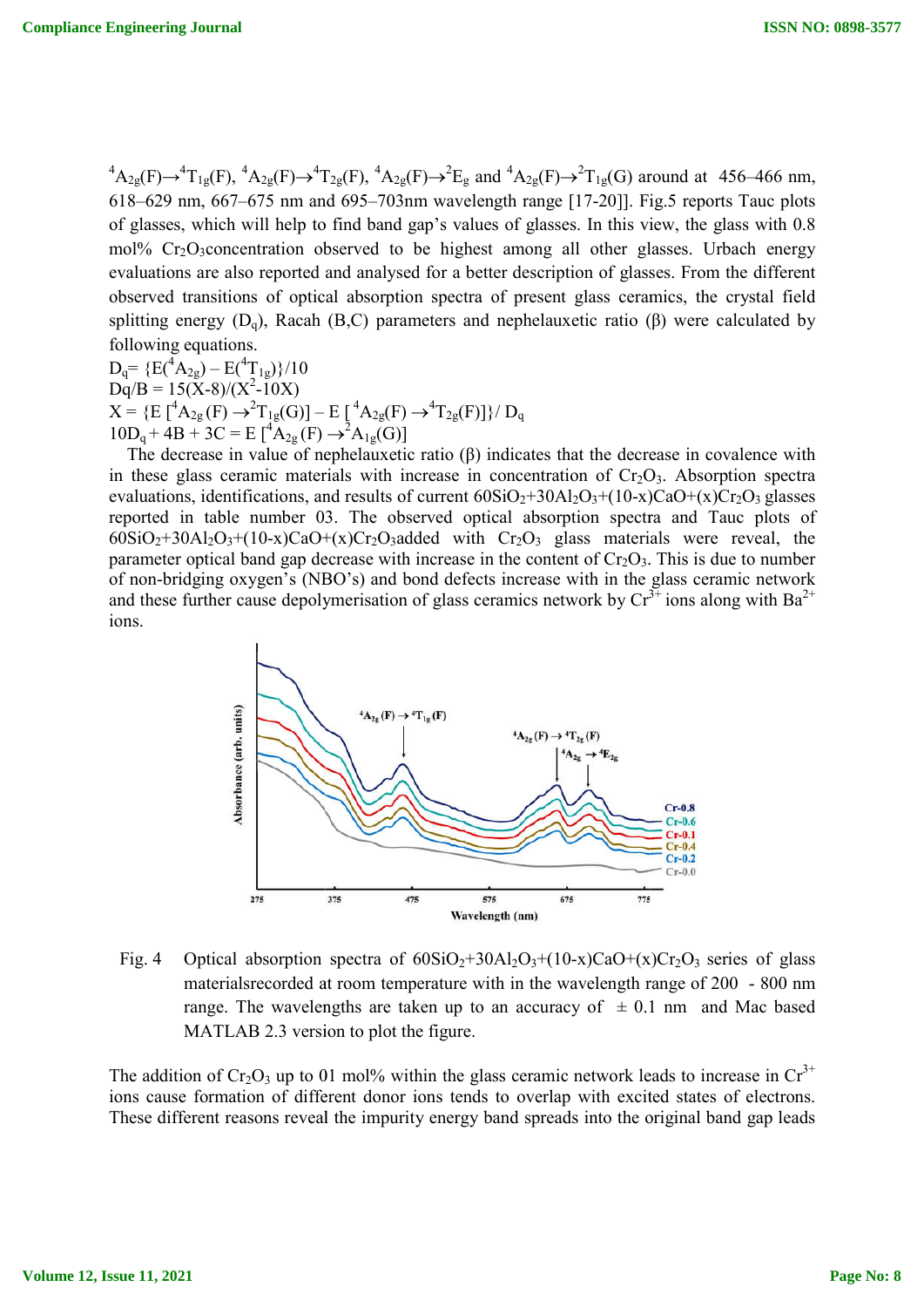decrease in optical band gap.



Fig. 5 Tauc plots of  $60SiO_2+30Al_2O_3+(10-x)CaO+(x)Cr_2O_3$  series of glass materials. Where 'x' varies  $0$  to 1 mol% with a step size of  $0.2$  mol%. Wavelengths are taken up to an accuracy of  $\pm$  0.1 nm. varies 0 to 1 mol% with a step size of 0.2 mol%. Wavelengths are taken up to an accuracy of  $\pm$  0.1 nm.<br>Table 3. Summary on optical absorption of  $60SiO_2+30Al_2O_3+(10-x)CaO+(x)Cr_2O_3$  glass materials

recorded at room temperature.

| <b>Glass</b>                                         | Cr <sub>0</sub> | Cr <sub>2</sub> | Cr <sub>4</sub> | Cr <sub>6</sub> | Cr <sub>8</sub> | $Cr_{10}$ |
|------------------------------------------------------|-----------------|-----------------|-----------------|-----------------|-----------------|-----------|
| Band edge(nm)                                        | 259.5           | 261             | 263             | 266.7           | 270             | 268       |
| Optical band gap $E_0$ (eV)                          | 2.65            | 1.8             | 1.7             | 1.6             | 1.4             | 1.5       |
| Urbach Energy $\Delta E$ (eV)                        | 0.361           | 0.379           | 0.395           | 0.415           | 0.435           | 0.429     |
| ${}^4A_{2g}(F) \rightarrow {}^4T_{1g}(F)(nm)$        | ---             | 453             | 455             | 459             | 466             | 463       |
| $\overline{^4A_{2g}(F)} \rightarrow ^4T_{2g}(F)(nm)$ | ---             | 623             | 625             | 628             | 632             | 629       |
| $\overline{^4A_{2g}(F) \rightarrow ^2E_{2g}(F)(nm)}$ |                 | 692             | 694             | 697             | 704             | 701       |
| CFSC $D_q$ (cm <sup>-1</sup> )                       | ---             | 1475            | 1481            | 1493            | 1499            | 1495      |
| Racah parameter $B$ (cm <sup>-1</sup> )              | ---             | 851             | 854             | 864             | 869             | 862       |
| Racah parameterC $(cm-1)$                            | ---             | 2781            | 2792            | 2999            | 3051            | 3023      |
| nephelauxetic ratio                                  |                 | 0.834           | 0.847           | 0.869           | 0.885           | 0.876     |

### **3.3.2 Photoluminescence**

Fig.6 reports photoluminescence of glasses. Luminescence parameters such as cross-section, transition probability analogous to the emissive band  ${}^{4}T_{2g}(F) \rightarrow {}^{4}A_{2g}(F)$  around at 650 –661 nm. wavelength range are evaluated and analysed. The glass with  $0.8 \text{ mol\% Cr}_2\text{O}_3$  concentration observed to be highest among all the values of various luminescent quantities of glasses. The subsequent equations are used [21,23] to determine luminescence results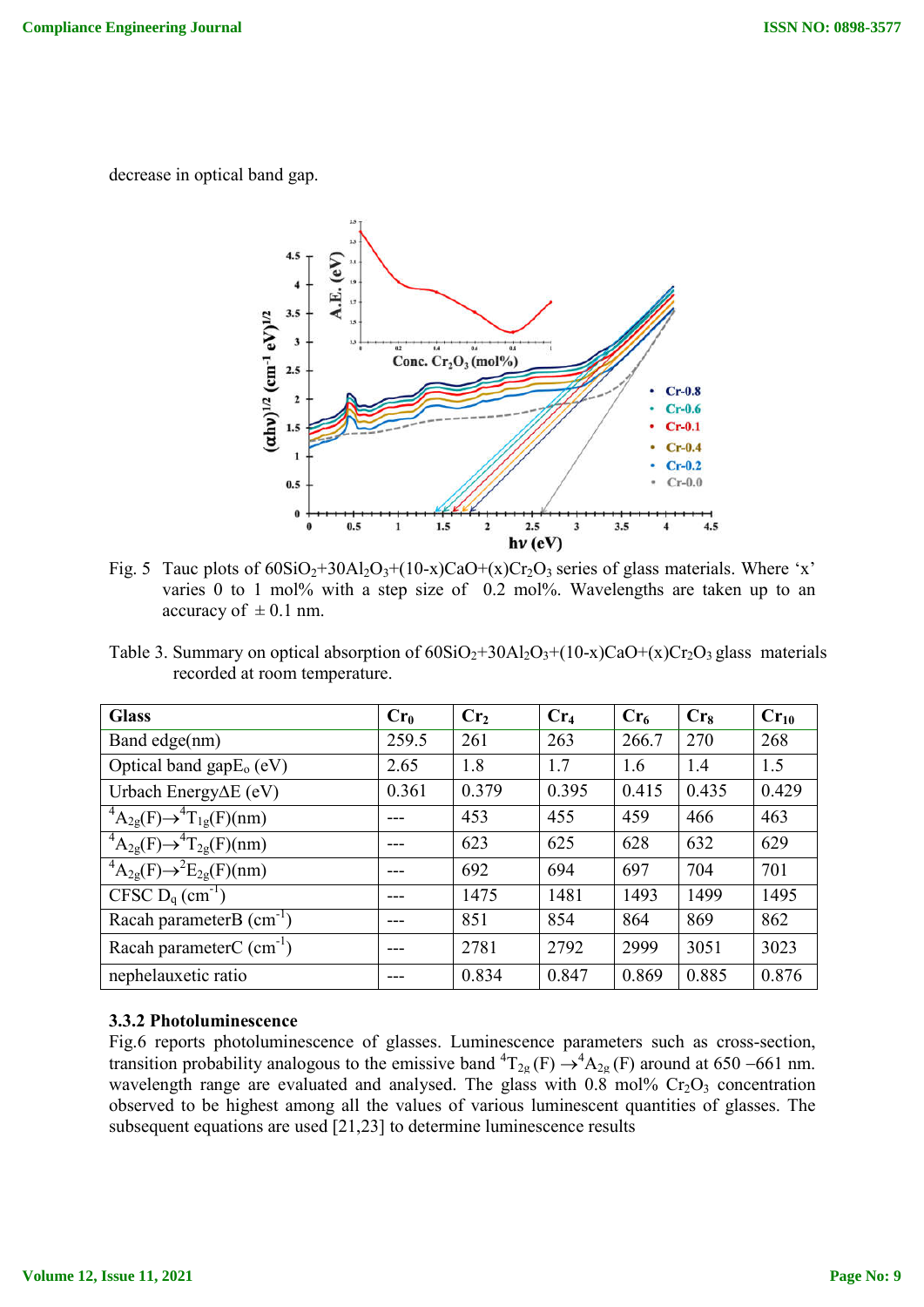$A = [8v^2 \times 10^6]/(e)^2;$  $\delta = [(\lambda)^4 A]/[8\pi\Delta\lambda \ c(\mu)^2];$ 

Where,  $\lambda$ -wavelength;  $\Delta\lambda$  - peak half width; A- transition probability;  $\mu$ cross section; v - frequency; c - velocity of light; e - electron charge; Fig.7 indicates the colour Chromacity report of glass with  $0.8 \text{ mol}$ % Cr<sub>2</sub>O<sub>3</sub>concentration.



Fig.6 Photoluminescence spectra of  $60SiO_2+30Al_2O_3+(10-x)CaO+(x)Cr_2O_3$  series of glass materialsrecorded at room temperature with in the wavelength range of 370 to 800 nm and with an excitation wavelengths of both 361 nm. The wavelengths are taken up to an accuracy of  $\pm 0.1$  nm.

![](_page_9_Figure_6.jpeg)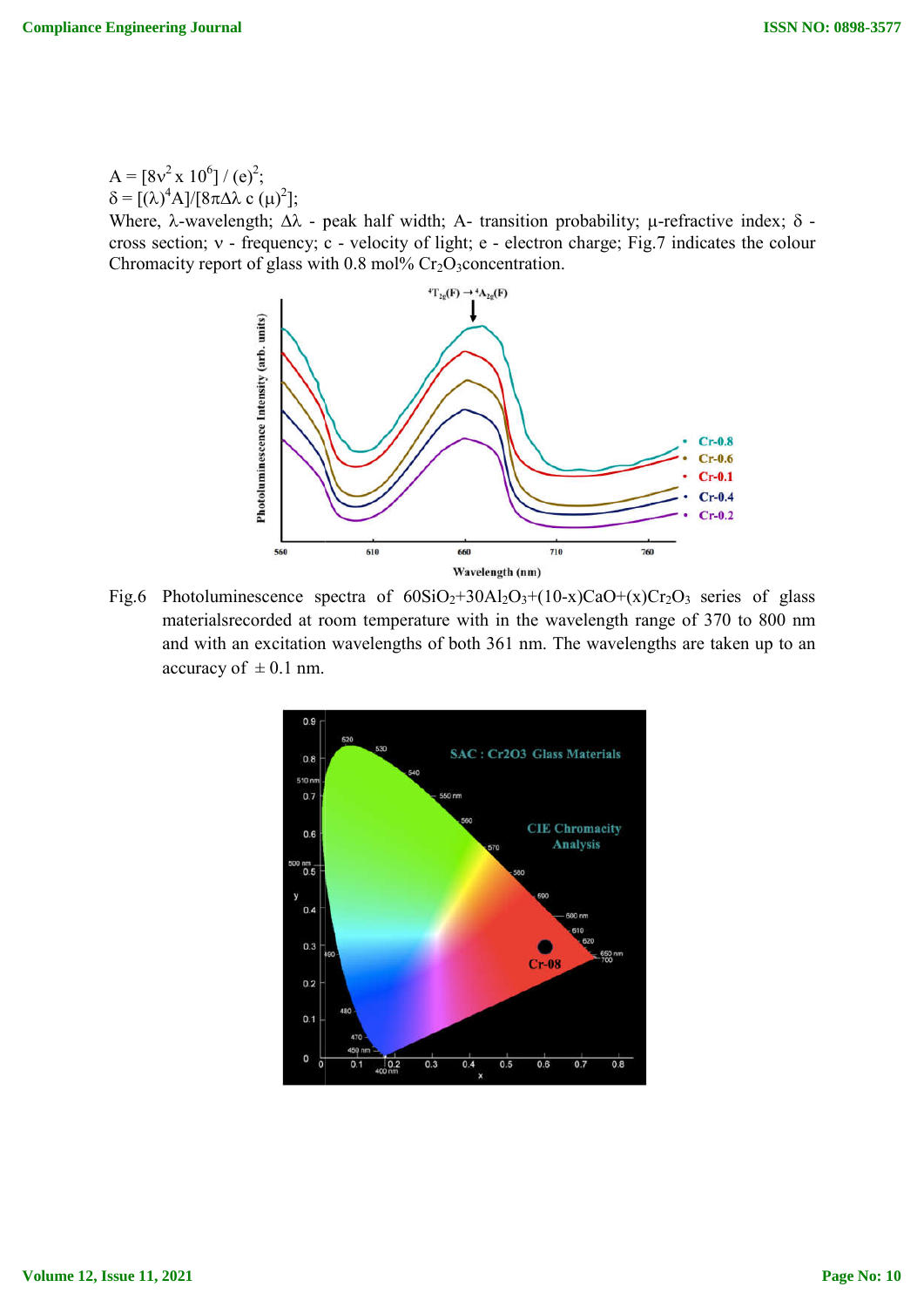Fig.7 Chromacity analysis of  $60SiO_2+30Al_2O_3+(10-x)CaO+(x)Cr_2O_3$  series of glass materials, where 'x' varies 0 to 1 mol% with a step size of  $0.2$  mol%. The wavelengths are taken up to an accuracy of  $\pm 0.1$  nm and Mac based MATLAB 2.3 version to plot the figure.

All the photoluminescence results of current  $60SiO<sub>2</sub>+30Al<sub>2</sub>O<sub>3</sub>+(10-x)CaO+(x)Cr<sub>2</sub>O<sub>3</sub>$  glasses reported in table number 04. The Chromacity analysis relative to transition  ${}^{4}T_{2g}$  (F)  $\rightarrow {}^{4}A_{2g}$  (F) suggests orange emission. However, it is changing with  $Cr_2O_3$  concentration [24,25]. In this view, the glass code 0.8 mol%  $Cr_2O_3$ concentration observe to exhibit the highest shift towards the red region among all the values of the present series of materials. Improved efficiency up to 0.8 mol% Cr<sub>2</sub>O<sub>3</sub>concentration intensity is due to an enlarged number of octahedral  $Cr<sup>3+</sup>$  ions within the glasses. The Luminescence spectra of present glass samples were exhibited the transition  ${}^{4}T_{2g}(F) \rightarrow {}^{4}A_{2g}(F)$  (octahedral positioned Cr<sup>3+</sup> ions)around at 660 nm. With increase in the content of  $Cr_2O_3$  there is increasing in intensity of emission band. The red shift up to 0.8 mol% of  $Cr_2O_3$  with in these glass ceramic samples is due to sharp fall in the strength of crystal field surrounding  $Cr^{3+}$  ions. Which cause the reduction in the difference between ground state and excited state. The enhanced photoluminescence with in these glass ceramic materials with increase in concentration of  $Cr_2O_3$  due to octahedrally occupied  $Cr^{3+}$  ions.

| Glass           | Emission peak position | Peak half          | Transition                   | Emission            |
|-----------------|------------------------|--------------------|------------------------------|---------------------|
|                 | (nm)                   | width              | probability<br>$(x 10^{34})$ | cross-section       |
|                 | $T_{2\alpha}$ .        | $(\Delta \lambda)$ |                              | $(x 10^{11}, cm^2)$ |
| Cr <sub>2</sub> | 653                    | 40                 | 0.922                        | 0.331               |
| Cr <sub>4</sub> | 655                    | 39                 | 0.929                        | 0.369               |
| Cr <sub>6</sub> | 657                    | 37                 | 0.936                        | 0.397               |
| $Cr_8$          | 661                    |                    | 0.941                        | 0.435               |
| $\rm Cr_{10}$   | 659                    | 33                 | 0.935                        | 0.421               |

Table 4. Data on photoluminescence spectra of  $60SiO_2 + 30Al_2O_3 + (10-x)CaO + (x)Cr_2O_3$  glass materials recorded at room temperature.

# **4. Conclusion**

In the present work, we have synthesized the  $60SiO<sub>2</sub>+30Al<sub>2</sub>O<sub>3</sub>+(10-x)CaO+(x)Cr<sub>2</sub>O<sub>3</sub> glasses,$ where 'x' varies with a step size 0.2 mol % from 0 to 1.0 mol %. The structure of the glasses studied by means of X-ray diffraction. Under Physical Studies, evaluated density, molar volume, optical basicity, polaronic strength and optical basicity of the glasses found to be highest for a glass with 0.8 mol%  $Cr_2O_3$  concentration, which suggests higher order of intermolecular force and covalence in between  $Cr^{3+}$  ions to all other  $Ca^{2+}$ ,  $Al^{3+}$  and  $Si^{4+}$  ions in a glass with 0.8 mol% Cr<sub>2</sub>O<sub>3</sub> concentration. Ultrasonic velocities are recorded to evaluate the elastic characteristics of glasses. Under elastic characterization, the evaluated microhardness ( $\sim$  3.53 GPa) range suggests higher rigidity and elastic strength of glasses. Refractive index  $(\sim 1.733)$ , Optical bandgap ( $\sim 1.4$ ) eV), transition probability (~0.941 x  $10^{34}$  S<sup>-1</sup>) and cross-section (~ 0.941 x  $10^{11}$  cm<sup>2</sup>) values analogous to the transition  ${}^{3}T_{1}(P) \rightarrow {}^{3}A_{2}(F)$  of glass with 0.8 mol% Cr<sub>2</sub>O<sub>3</sub> concentration is a highly suggestable glass for photonic use.Based on structure, physical, mechanical and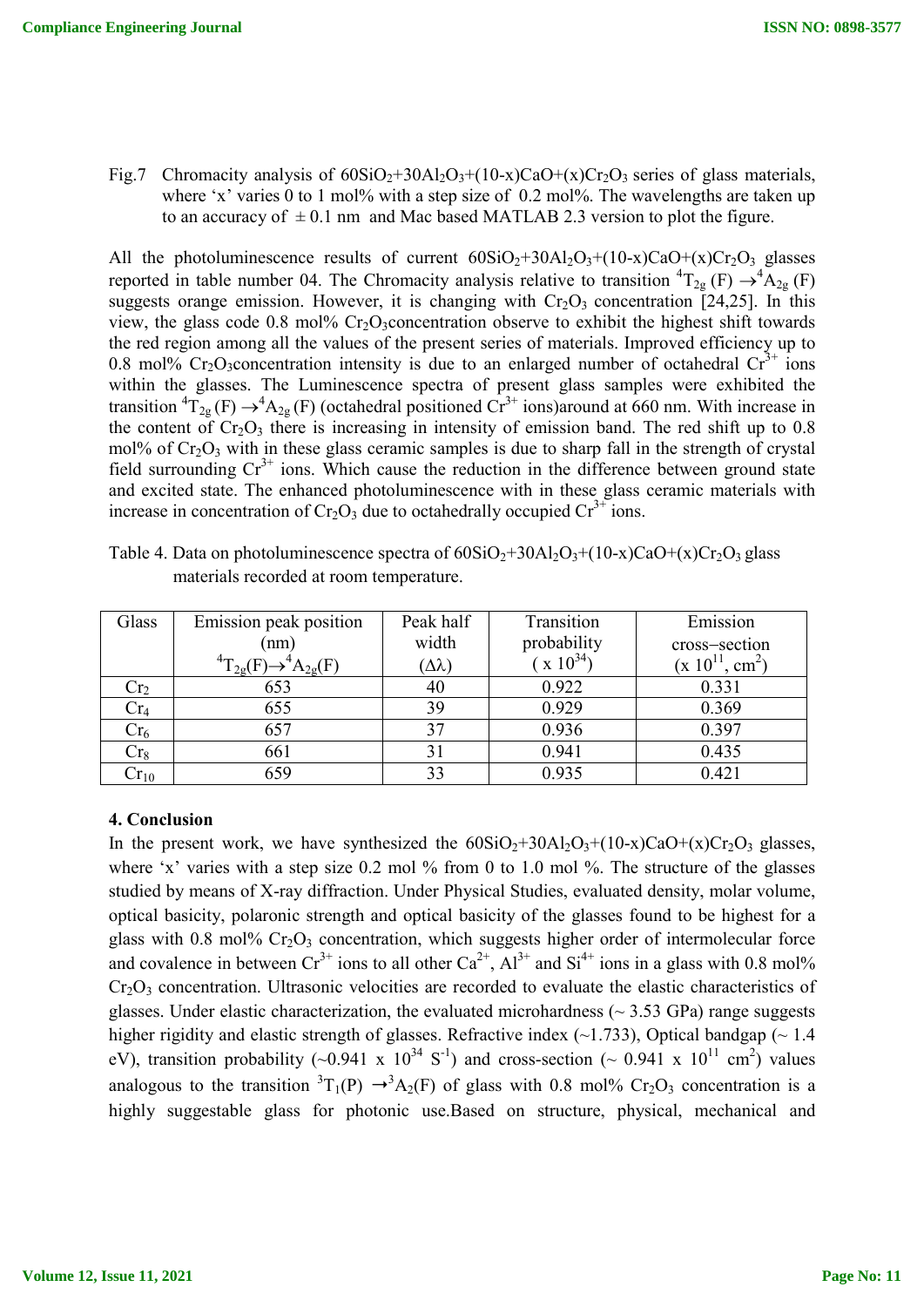spectroscopic studies of glasses recommend that glass with 0.8 mol%  $Cr_2O_3$  concentration is a desirable resource for thermoluminescent use.

### **Conflicts of Interest**

Declare None

### **Authors Contribution Statement**

- Mr. Kodumuri Veerabhadra Rao– methodology, characterization, analysis, and report writing.
- Mr. Padala. Ashok conceptualization, methodology, characterization, analysis, report drafting.
- Dr. B. Appara Rao report correction, and suggestions

### **Acknowledgments**

The authors thank Management of Methodist College of Engineering and Technology, ABIDS, Hyderabad – 500 001, Telangana, INDIA for continuous moral support during the overall task.

#### **Reference**

- 1. M.S. Gaafar, S.Y. Marzouk, I.S. Mahmoud, Role of dysprosium on some acoustic and physical properties of PbO-B2O3-SiO2 glasses, Results in Physics, Volume 22, 2021, 103944, ISSN 2211- 3797, https://doi.org/10.1016/j.rinp.2021.103944.
- 2. Jia-Jun He, Shao-Yi Wu, Li-Juan Zhang, Yong-Qiang Xu, Chang-Chun Ding, Theoretical studies of the concentration dependences of g factor and d-d transition band for Cin CdO– SrO–B2O3–SiO2 glasses, Journal of Non-Crystalline Solids, Volume 437, 2016, Pages 58- 63, ISSN 0022-3093, https://doi.org/10.1016/j.jnoncrysol.2016.01.019.
- 3. Ravi Kumar Guntu, Nd2O3 Influenced Al2O3 & Sb2O3 Functional PbO-SiO2 Glass, Materials, 1.06 μm Photonic Resource, Materials Science and Engineering: B, Volume 262, 2020, 114784, ISSN 0921-5107, https://doi.org/10.1016/j.mseb.2020.114784.
- 4. Byeongwon Park, Hong Li, L.René Corrales, Molecular dynamics simulation of La2O3– Na2O–SiO2 glasses. I. The structural role of La3+cations, Journal of Non-Crystalline Solids, Volume 297, Issues 2–3, 2002, Pages 220-238, ISSN 0022-3093, https://doi.org/10.1016/S0022-3093(01)00935-8.
- 5. Hirokazu Masai, Go Okada, Noriaki Kawaguchi, Takayuki Yanagida, Photoluminescence and X- ray-induced scintillation of BaO-TiO2-SiO2 glasses and the glass-ceramics, Journal of Non- Crystalline Solids, Volume 501, 2018, Pages 131-135, ISSN 0022-3093, https://doi.org/10.1016/j.jnoncrysol.2017.11.026.
- 6. Fabien Pacaud, Mathieu Salanne, Thibault Charpentier, Laurent Cormier, Jean-Marc Delaye, Structural study of Na2O-B2O3-SiO2-La2O3 glasses from molecular simulations using a polarizable force field, Journal of Non-Crystalline Solids, Volume 499, 2018, Pages 371-379, ISSN 0022-3093, https://doi.org/10.1016/j.jnoncrysol.2018.07.049.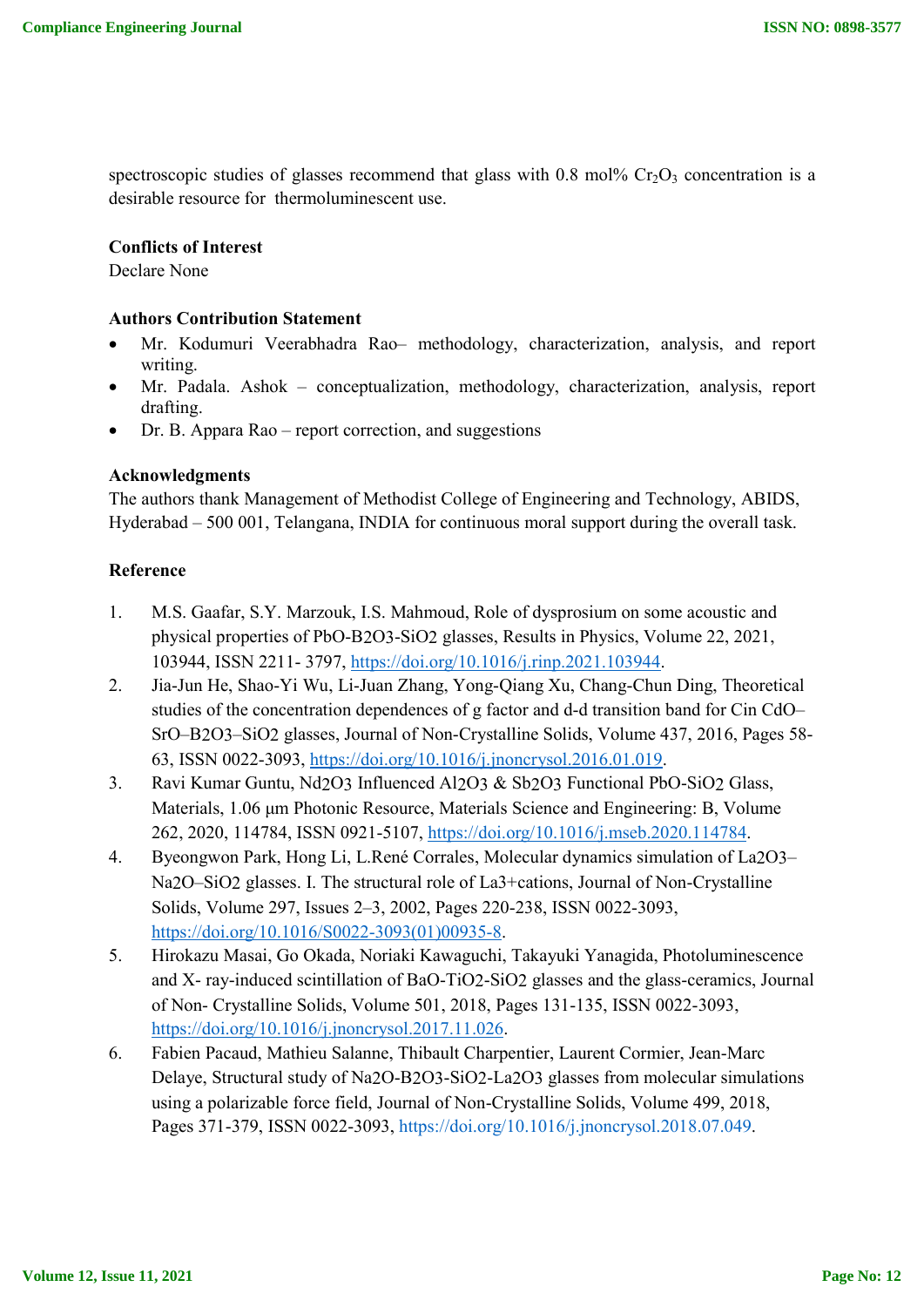- 7. Maha Rai, Gavin Mountjoy, Molecular dynamics modelling of the structure of barium silicate glasses BaO–SiO2, Journal of Non-Crystalline Solids, Volume 401, 2014, Pages 159-163, ISSN 0022-3093, https://doi.org/10.1016/j.jnoncrysol.2013.12.026.
- 8. P. Goharian, B. Eftekhari Yekta, A.R. Aghaei, S. Banijamali, Lithium ion-conducting glass-ceramics in the system Li2O–TiO2–P2O5–Cr2O3–SiO2, Journal of Non-Crystalline Solids, Volume 409, 2015, Pages 120-125, ISSN 0022-3093, https://doi.org/10.1016/j.jnoncrysol.2014.11.016.
- 9. Taoyong Liu, Cui Li, Qianxing Huang, Chenxing Liu, Changwei Lin, Qian Zhang, Zhiwei Luo, Ligang Zhu, Anxian Lu, Characterization of structure and properties of MgO-Al2O3- SiO2-B2O3- Cr2O3 glass-ceramics, Journal of Non-Crystalline Solids, Volume 543, 2020, 120154, ISSN 0022- 3093, https://doi.org/10.1016/j.jnoncrysol.2020.120154.
- 10. Stelian Pintea, Vasile Rednic, Petru Mărginean, Nicolae Aldea, Hu Tiandou, Zhonghua Wu, Manfred Neumann, Florica Matei, Crystalline and electronic structure of Ni nanoclusters supported on Al2O3 and Cr2O3 investigated by XRD, XAS and XPS methods, Superlattices and Microstructures, Volume 46, Issues 1–2, 2009, Pages 130-136, ISSN 0749-6036, https://doi.org/10.1016/j.spmi.2009.01.003.
- 11. Takashi Wakasugi, Takuya Kadoguchi, Rikuo Ota, Evaluation of the number density of nuclei in Li2O·2SiO2 glass by DTA method, Journal of Non-Crystalline Solids, Volume 290, Issue 1, 2001, Pages 64-72, ISSN 0022-3093, https://doi.org/10.1016/S0022- 3093(01)00718-9.
- 12. G. Ravi Kumar, M.C. Rao, Structural and photoluminescence investigations of  $\text{Cr}^{3+}$  mixed Li2O— Bi2O3—ZrO2—SiO2 glass ceramics for optoelectronic device application, Optik, Volume 181, 2019, Pages 721-731, ISSN 0030-4026, https://doi.org/10.1016/j.ijleo.2018.12.110.
- 13. B. Mirhadi, B. Mehdikhani, Crystallization behavior and microstructure of (CaO·ZrO2·SiO2)–Cr2O3 based glasses, Journal of Non-Crystalline Solids, Volume 357, Issues 22–23, 2011, Pages 3711- 3716, ISSN 0022-3093, https://doi.org/10.1016/j.jnoncrysol.2011.07.040.
- 14. Ravi Kumar Guntu\*, 'Elastic, thermoluminescence and dielectric characterization of lead antimony silicate glass composites doped by small concentrations of Cr2O3', Bulletin Material Science, Volume 42, 2019, 214, ISSN 0250-4707, https://doi.org/10.1007/s12034-019-1892-3.
- 15. G. Ravi Kumar, M. Gopi Krishna, M.C. Rao, 'Cr<sup>3+</sup> doped NaF-ZrO<sub>2</sub>-B<sub>2</sub>O<sub>3</sub>-SiO<sub>2</sub> glassceramicmaterialsforoptoelectronicdeviceapplication',Optik,Volume173,2018,Pages78- 87,ISSN0030-4026,https://doi.org/10.1016/j.ijleo.2018.07.114.
- 16. Vijay Singh, R.P.S. Chakradhar, J.L. Rao, S.H. Kim, EPR and luminescence studies of  $Cr^{3+}$  doped MgSrAl<sub>10</sub>O<sub>17</sub> phosphor synthesized by a low-temperature solution combustion